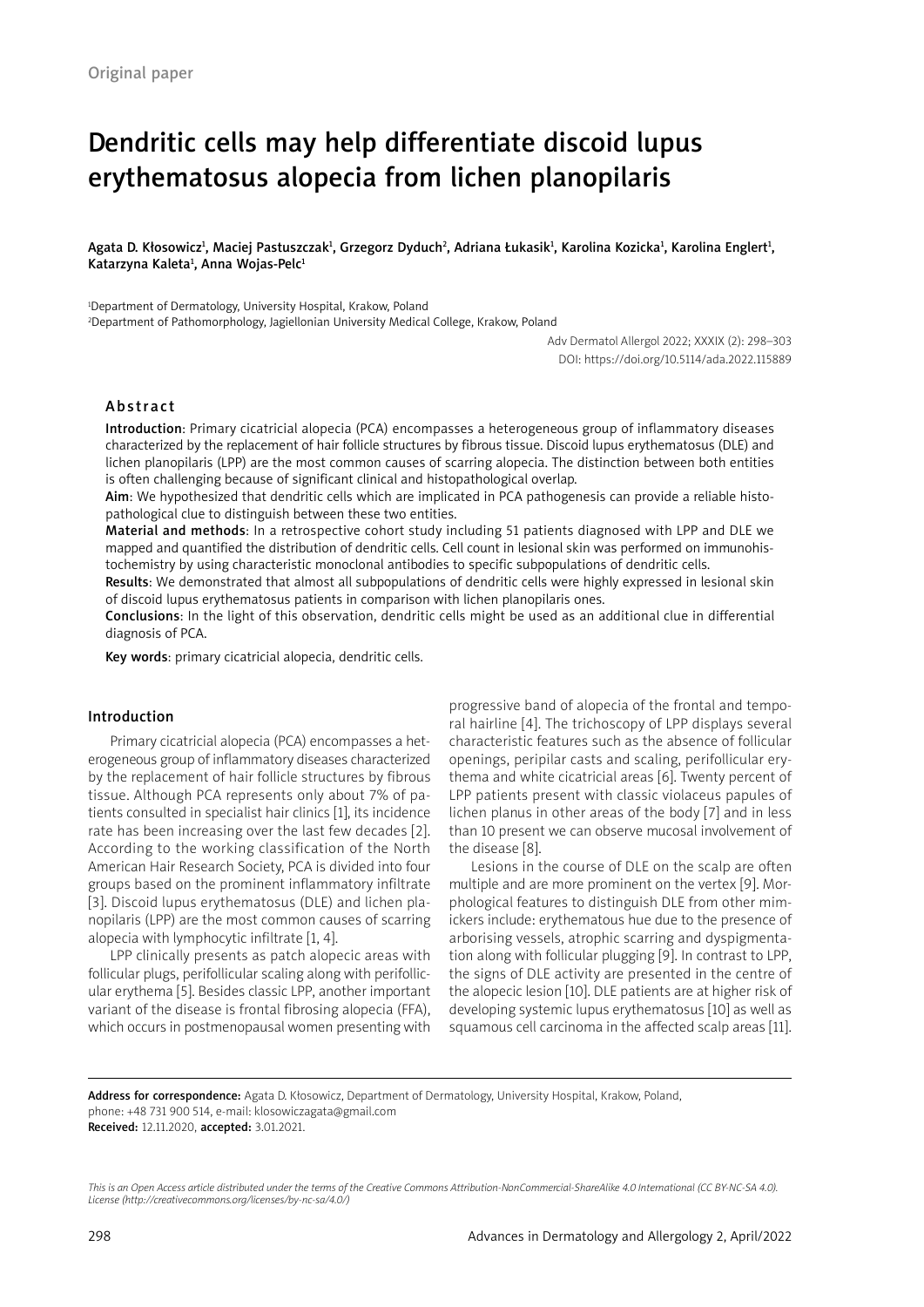In histopathology, interface changes are seen both in LPP (lichenoid) and DLE (vacuolar) lesional skin. In LPP, the perifollicular lymphocytic infiltrate is prominent in the superficial dermis while in DLE, the infiltrate is perifollicular and perivascular. Mucin deposition is more characteristic for DLE [12].

The distinction between both entities is often challenging because of significant clinical and histopathological overlap [13]. Moreover, different subtypes of the disease follow a common pathway of late-stage fibrosis in which histopathological findings become indistinguishable [14]. Early detection of the disease with prominent inflammation facilitates definitive diagnosis. Implementation of the proper therapy is crucial as the conditions follow a stepwise progression leading to permanent hair loss which can be damaging for the affected individual's self-esteem [15]. These concerns underscore the need for useful additional tools to help make a diagnostic distinction between LPP and LE in everyday practice.

Although the pathogenesis of PCA remains not fully understood, the key to its understanding might be the location of the peri-follicular inflammatory infiltrate, which in PCA is centred around the bulge region [16]. This specific location exhibits the so-called immune privilege resulting from complex immunosuppressive mechanisms, such as suppression of dendritic cells (DCs) activity [17, 18]. DCs are divided into five major subsets: plasmacytoid DCs (pDCs), myeloid/conventional DC1 (cDC1), myeloid/ conventional DC2 (cDC2), Langerhans cells (LCs) and monocyte-derived dendritic cells (moDCs) [19]. Initiation and control of immune responses require a wide range of mechanisms and responses. LCs take part in tolerance maintenance to commensals as well as in responses to selected pathogens. pDCs are natural type I-interferon (IFN type I) producers. While cDC1 and cDC2 play an important role in antigen processing and presentation, Mo-DCs are active mainly at the site of an active disease and produce inflammatory cytokines [19].

# Aim

It has been shown by prior work of others [13, 20, 21] that clusters of pDCs might help distinguish DLE from LPP. We hypothesized that other subsets of dendritic cells can provide more thorough and reliable histopathological clue to distinguish between these two entities.

#### Material and methods

In this retrospective cohort study 51 patients diagnosed with LPP and DLE were recruited from the Department of Dermatology at the University Hospital in Krakow in accordance with an approved Institutional Review Board protocol (Table 1). All subjects provided written informed consent. All patients were grouped accordingly to two groups: LPP and DLE patients based on the histopathological and clinical evaluation (Figure 1).

Skin biopsies had been taken before the treatment was started. Cell count was performed on immunohistochemistry by using characteristic monoclonal antibodies to specific subpopulations of DCs: CD1a and langerin (CD207) (LCs) CD11c (cDC2), CD206 (moDCs) and CD123 (pDCs) (LEICA Biosystems). Cutaneous tissue samples were stained manually and processed according to the protocol used on a routine basis in the laboratory of the Department of Pathomorphology in Krakow. The selected paraffin-embedded tissue blocks were cut into 4 μm thick sections, mounted on SuperFrost glass slides (ThermoScientific, USA) and dried in an incubator for 12 h in 34°C. The obtained slides were deparaffinised, dehydrated and then incubated in 3%  $H_2O_2$  solution for 10 min to block endogenous peroxidase activity. Antigen retrieval was performed by immersing the slides in citrate buffer (pH 6.0; 0.01 M) or EDTA (pH 8.0; 0.01 M) and subjecting them to 97°C in a water bath for 30 min. Polyclonal secondary antibodies conjugated to horseradish peroxidase (HRP) enzyme (Ultra Vision LP Value Detection System HRP Polymer, Lab Vision, ThermoScientific, USA), were applied to visualize the obtained antigen-antibody complexes, using DAB (3,3'-diaminobenzidine) as chromogen. Cell nuclei were stained with haematoxylin to enhance contrast in tissue sections.

#### Evaluation of immunostaining

Quantitative assessment of each DC subset was performed in light microscopy on the basis of the numbers of positively stained cells (membrane and cytoplasmic brown staining). The number of positively stained cells was counted at 40× magnification and expressed per high power field. The number of dendritic cells was evaluated in hair epithelium of affected follicle and within the area of perifollicular fibrosis separately, for monoclonal antibodies CD123, CD11c and CD206 independently and combined for CD1a and langerin in every cutaneous sample (Figures 2 B, D–F). The dendritic cells were also counted in epidermis beyond the follicular ostia and in dermis beyond the hair follicles separately, at 40× magnification and expressed per high power field (Figure 2 A, C).

|            | Table 1. Epidemiologic characteristics of the study |  |
|------------|-----------------------------------------------------|--|
| population |                                                     |  |

| Characteristics     | LPP $(n = 33)$  | DLE $(n = 18)$ |
|---------------------|-----------------|----------------|
| Age, mean $\pm$ SEM | $57.23 + 10.39$ | 58.17 ±12.86   |
| Sex, $n$ $%$ :      |                 |                |
| Female              | 32 (97.0)       | 17 (94.4)      |
| Male                | 1(3.0)          | 1(5.6)         |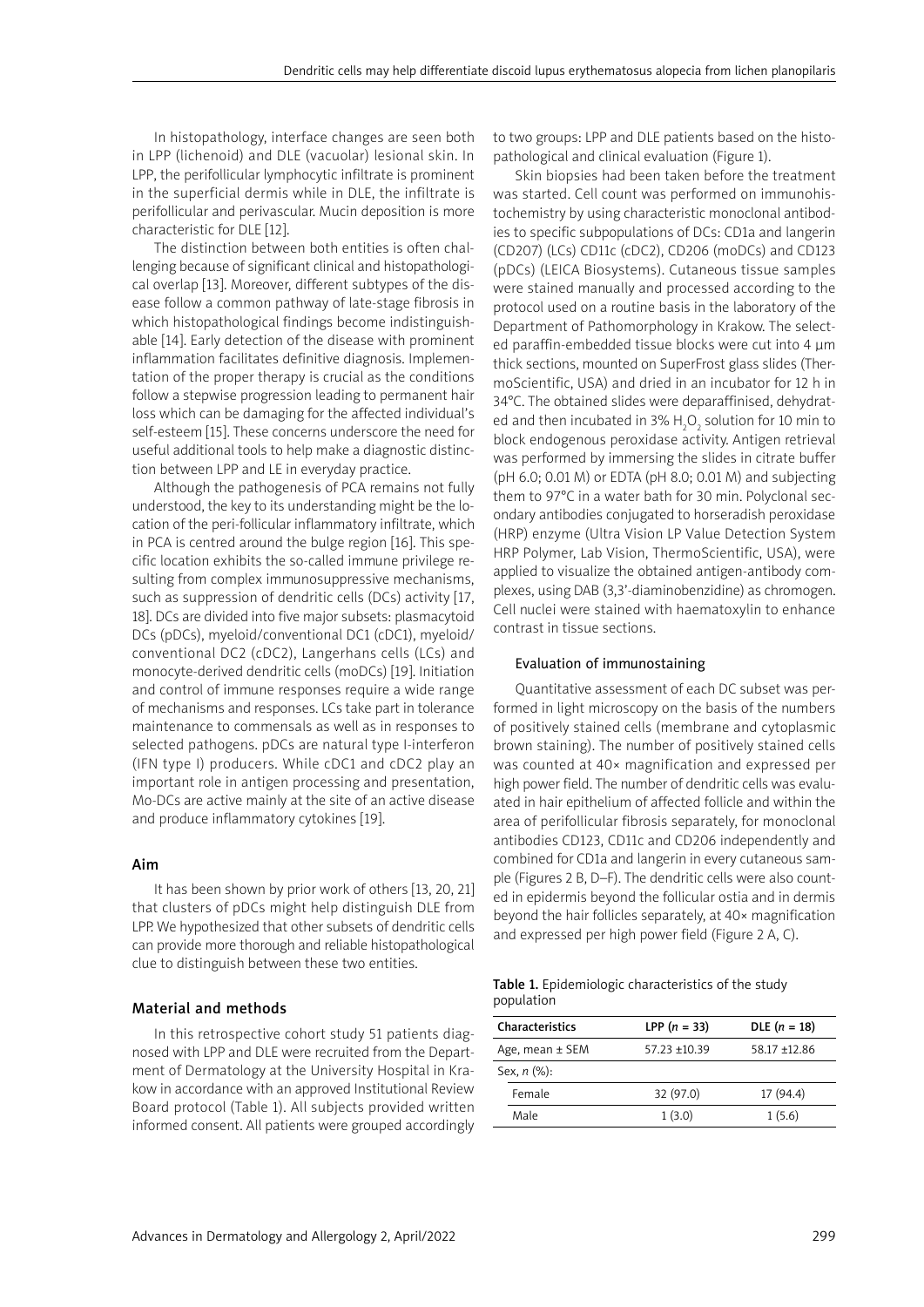

Figure 1. Clinical presentation of LPP (A, B) and DLE (C, D)

# Statistical analysis

Statistical analysis was performed using The R Project for Statistical Computing (Version 3.6.0.). We used Mann-Whitney test to evaluate the differences between dendritic cell subsets in LPP and DLE groups. Values of *p* < 0.05 were considered significant.

# Results

The distribution of CD123+ cells was similar in both PCA groups. The infiltrate composed of CD123+ cells was the smallest between all DC subsets and was localized mostly in the perifollicular area. Single CD123+ cells were found in the epidermis. A similar pattern of distribution was presented by CD11c+ cells without distinction between DLE and LPP groups. CD206+ cells were prominent in the perifollicular area as well as in the dermis in both groups. CD1a/CD207+ cells were commonly observed in the epidermis although in DLE patients they were also abundant within the hair follicle. In the bulge region of the hair follicle the infiltrate composed of DCs was smaller and we did not observe any differences between two analysed entities (Supplementary material).

Patients with DLE were found to have significantly more CD123+ cells in their hair epithelium compared to those with LPP (median: 15 vs. 7)  $(p = 0.027)$  (Figure 3 A).

The inflammatory infiltrate composed of CD11c+ cells was also statistically higher in the DLE group in comparison to patients with LPP (median: 40.5 vs. 23) ( $p =$ 0.0054) (Figure 3 B).

Moreover, DLE patients were found to have significantly more CD206+ cells in their lesional skin compared to those who presented LPP lesions (median: 60.5 vs. 39) (*p* = 0.0059) (Figure 3 C).

Although the number of CD1a/langerin+ cells showed a tendency to be higher in the DLE group than the LPP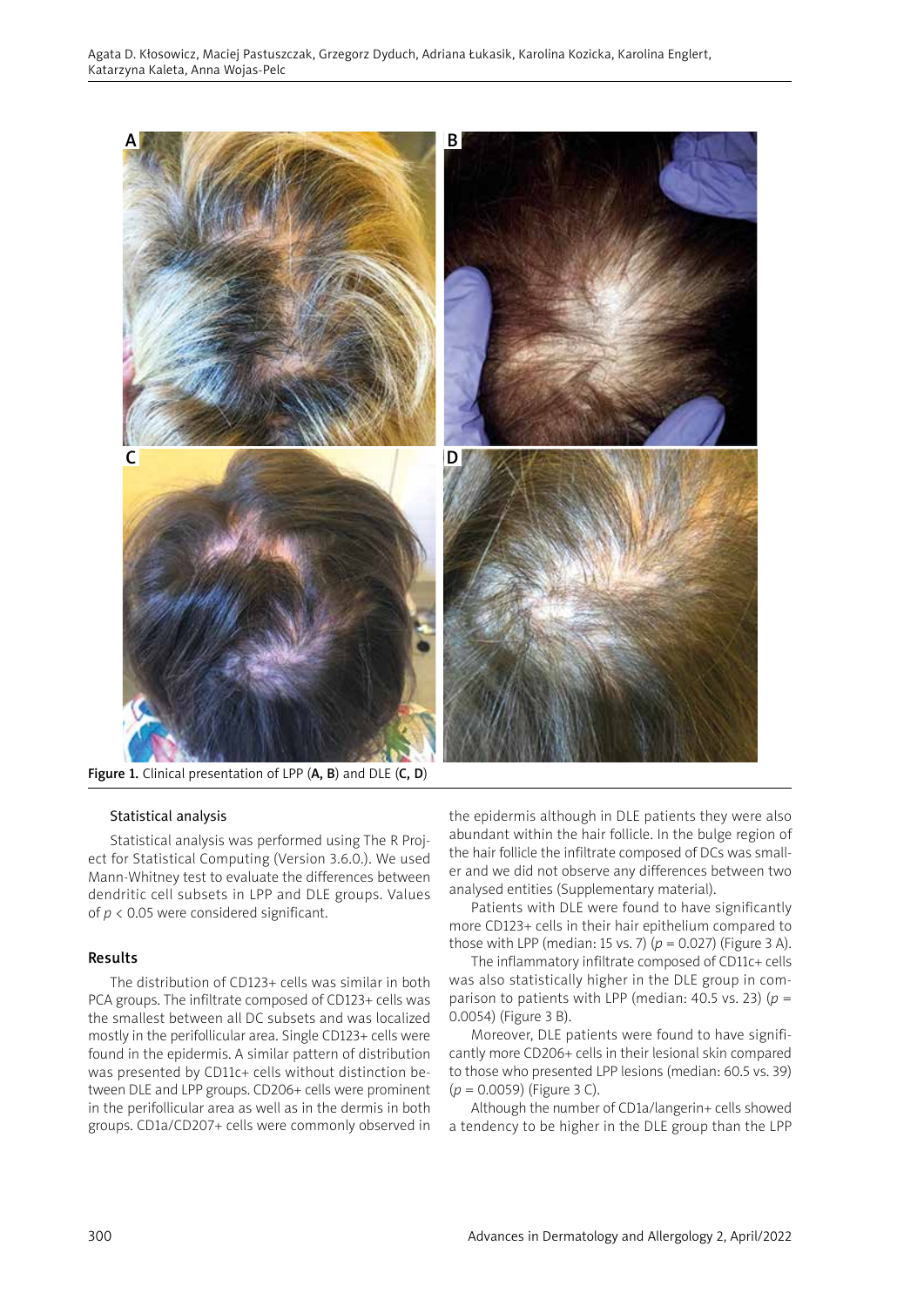

Figure 2. Immunohistochemistry. A - CD1a/CD207+ cells in the epidermis in LPP. B - CD1a/CD207+ cells within the hair follicle in DLE. C – CD1a/CD207+ cells in the dermis in DLE. D – Intra- and peri-follicular location of CD206+ cells in LPP. E – CD206+ cells within the hair follicle and within the area of perifollicular fibrosis in DLE. F – CD123+ cells within the hair follicle in DLE

group (median: 32.5 vs. 27), the difference was not statistically significant ( $p = 0.2366$ ) (Figure 3 D).

#### Discussion

According to the working classification of the North American Hair Research Society, primary cicatricial alopecia is divided into four groups based on the prominent inflammatory infiltrate [3]. Unfortunately, the clinical and histopathological features of the most common conditions – DLE and LPP – often overlap and become indistinguishable. The study by Nambudiri *et al*. reinforces that correct distinction between these two entities presents a great diagnostic challenge for dermatologists and pathologists [22]. A proper diagnosis not only facilitates an

effective therapy, but is also important in terms of monitoring the patients towards development of other conditions such as systemic lupus erythematosus. Since there is a need for an additional tool in diagnostic algorithm, in the presented study we report the differences in DC counts between DLE and LPP patients.

pDCs are the major type I interferon producers to pathogenic agents that play an important role in innate immunity [19]. pDCs are bone-marrow derived cells, initially localized in reactive lymphoid organs and are typically absent in healthy skin [19]. Their presence in the form of clusters have been already described as a highly predictive finding in DLE lesional skin [13, 20]. Fening *et al.* demonstrated that pDCs constituting more than 20% of the inflammatory infiltrate and pDCs clusters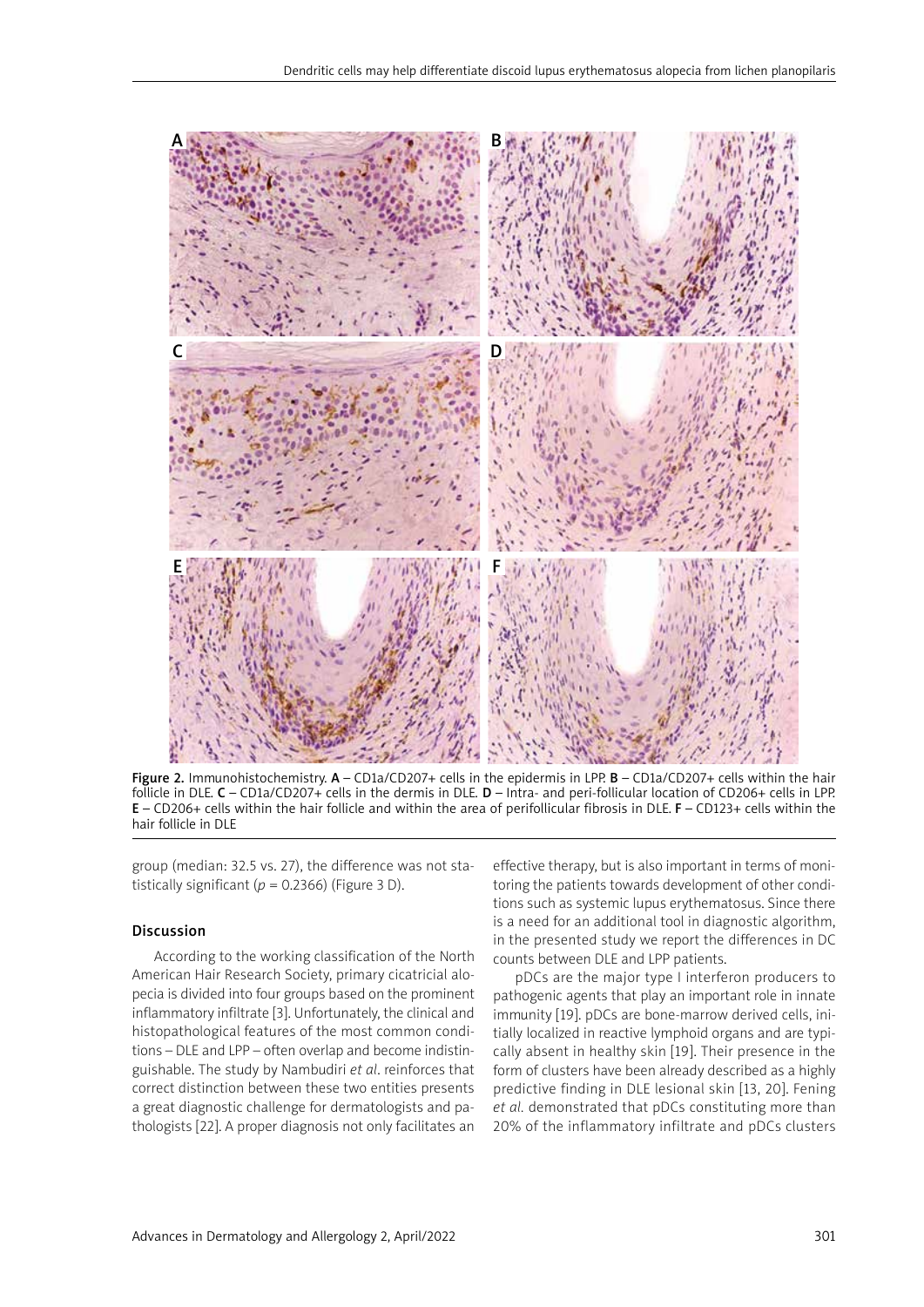

Figure 3. Comparison between dendritic cell counts in DLE and LPP groups

with more than 20 cells seem to exclude LPP and favour the diagnosis of DLE [20]. These findings are partially consistent with the results of the presented study in which we observed higher pDCs infiltrate in DLE patients in comparison with the LPP group although pDCs did not form clusters as their distribution was more diffuse in the perifollicular area without distinction to PCA diagnosis.

cDC2s represent the major subset of myeloid DCs in blood and they have the ability to stimulate naïve T cells. Myeloid cDC2s are equipped with a wide range of receptors such as lectins or toll-like receptors (TLRs) and produce inflammatory cytokines in response to TLRs stimulation. They also have the capacity to present the glycolipid antigens of mycobacteria and other pathogens [19]. Méndez-Reguera *et al*. found an increase in cDCs in the skin of DLE patients, compared with controls. Interestingly, cDCs from the DLE patients showed a high expression of CCR6, which correlated with disease activity [23]. We report for the first time the differences in cDC2s counts between two types of scarring alopecia. The role of myeloid DCs in the pathogenesis of DLE alopecia remains to be elucidated in the future studies.

So far, our study is also the first to show an increase in monocyte-derived DCs in lesional skin of DLE patients, compared with LPP. Their pattern of distribution was similar in both groups. moDCs recruitment and activation is accelerated in the inflammation. For this reason they are often called "inflammatory dendritic cells" [19]. moDCs present the ability to secrete various cytokines and may play a role in T-cell differentiation towards pathogenic lymphocytes Th17 implicated in lupus erythematosus pathogenesis [24].

Langerhans cells are specialized DCs found in basal and squamous layers of epidermis [19]. In inflammation, LCs lose their connections with the epithelial layer and migrate into the afferent lymphatics. Although LCs play an important role in maintaining epidermal health and tolerance to commensals, they can also present mycobacterial glycolipid and stimulate CD8 T cells [19]. Moresi and Horn mapped and quantified the distribution of LCs within follicular epithelium in normal human skin [25]. They reported infundibulocentric distribution of LCs which may correspond to the pattern of follicular inflammation in scarring alopecia. They hypothesized that LCs might act as a trigger or target in T-cell mediated processes in response to an unknown exogenous antigen. In the presented study the infiltrate comprised of LCs was higher in the skin of DLE patients, particularly within hair